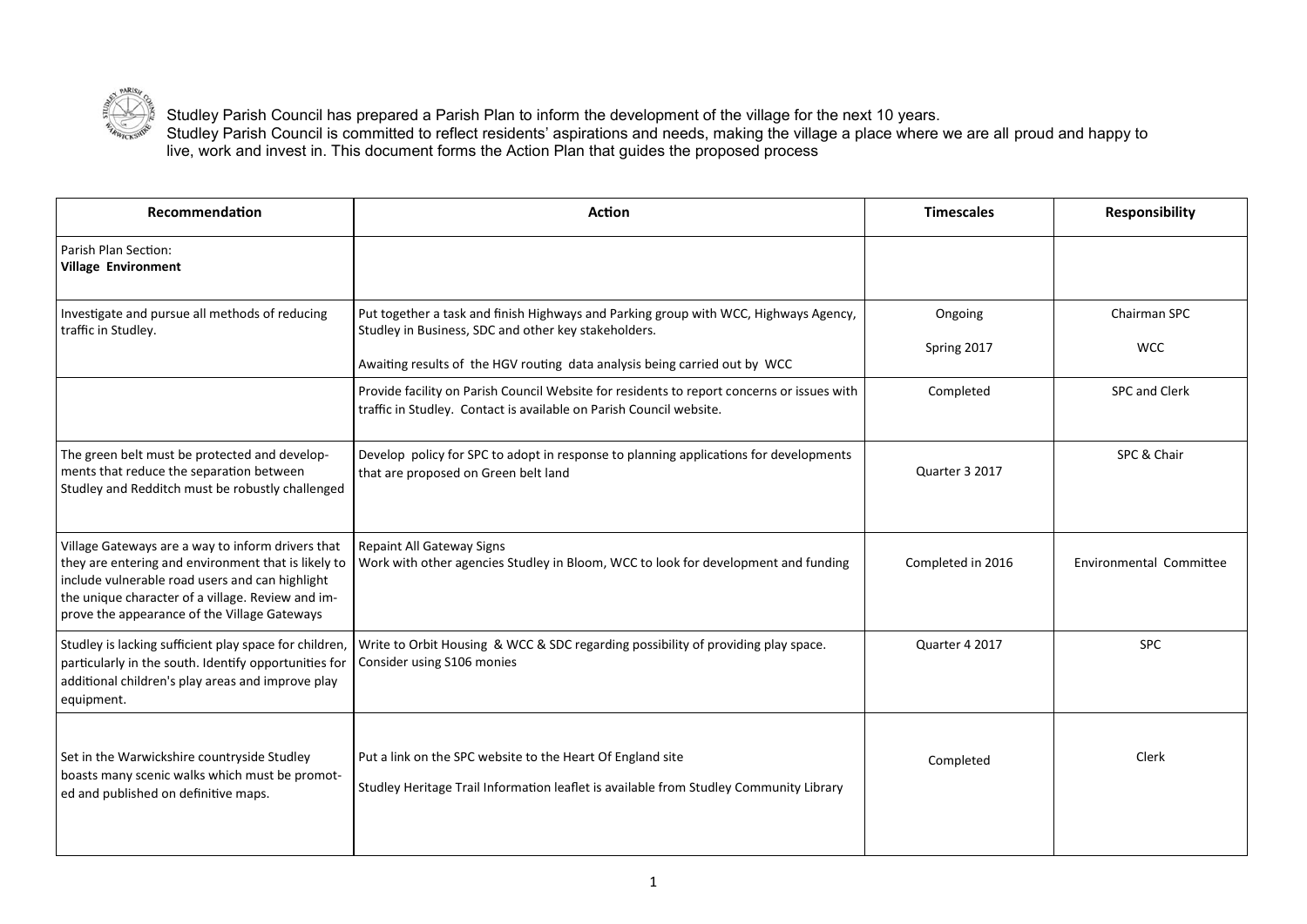| Recommendation                                                                                                                                                                                                                                                                                          | <b>Action</b>                                                                                                                                                                                                                                                                                                                                                            | <b>Timescales</b>           | <b>Responsibility</b>                                     |
|---------------------------------------------------------------------------------------------------------------------------------------------------------------------------------------------------------------------------------------------------------------------------------------------------------|--------------------------------------------------------------------------------------------------------------------------------------------------------------------------------------------------------------------------------------------------------------------------------------------------------------------------------------------------------------------------|-----------------------------|-----------------------------------------------------------|
|                                                                                                                                                                                                                                                                                                         | Publish an article in the Studley Voice highlighting the variety of Studley's walks<br>Article published in the Spring/Summer Studley Voice 2016                                                                                                                                                                                                                         | Completed                   | Clerk                                                     |
| The residential centre of Studley has become built<br>up over time and lacks sufficient suitable green<br>space. Identify further village green spaces and<br>protect and enhance those that exist currently                                                                                            | Investigate the current uses of the Studley Nature Reserve and ways to increase usage<br>and awareness of it.<br>Studley Parish Council has supported The Friends of Studley Nature Reserve to regen-<br>erate the Nature Reserve by involving the local residents and school children in pro-<br>jects such as the creation of a Insect Hotel, created a circular walk. | Completed<br>Completed      | <b>Friend of the Nature Reserve</b><br>and Parish Council |
| In keeping with Key Objective 2 of the Stratford<br>District Corporate Strategy, Studley Parish Council<br>requests The Cabinet examines the potential for a<br>solution to improve the Coop site in Studley to<br>ensure the funding requirements are part of the<br>budget making process for 2016/17 | Continue to Lobby SDC for improvements on the site to include residential affordable<br>housing development for local people in line with the recent Housing Need Survey.<br>(See page: 16 of the Parish Plan) This could include shared ownership and / or as-<br>sisted supported living accommodation with an element of open space/village green                     | Ongoing                     | Parish & District Councillors                             |
| Parish Plan section:<br><b>Transport</b>                                                                                                                                                                                                                                                                |                                                                                                                                                                                                                                                                                                                                                                          |                             |                                                           |
| Parking is a problem for residents and it is clear<br>that all new developments must provide sufficient<br>parking for residents and visitors within the devel-<br>opment, especially as alternatives such as public                                                                                    | To be encompassed in the Task & Finish Group looking at Highways and Parking<br>Develop a Planning Application Response Policy<br>Write to SDC to get more Enforcement Officer patrols in Studley in the public car park.                                                                                                                                                | Quarter 3 2017<br>Completed | <b>Studley Parish Council</b><br>Clerk                    |
| car parks or on street parking are limited.                                                                                                                                                                                                                                                             | Deter commercial vehicles from using public parking spaces.                                                                                                                                                                                                                                                                                                              |                             |                                                           |
| Take measures to maintain current level of Public<br>Transport.                                                                                                                                                                                                                                         | Lobby all partners to ensure that budget cuts does not have an adverse effect on local<br>bus services. Continue to liaise with bus companies to ensure any disruption to ser-<br>vices is posted on PC website                                                                                                                                                          | Ongoing                     | Parish Council & Clerk                                    |
| Maintain services and employment opportunities<br>within the village to reduce reliance on the car.                                                                                                                                                                                                     | Line in the Planning Application Response Policy                                                                                                                                                                                                                                                                                                                         | Quarter 2 2017              | Parish Council                                            |
|                                                                                                                                                                                                                                                                                                         | Support the Studley In Business forum to promote local trade                                                                                                                                                                                                                                                                                                             | Ongoing                     | Parish Council                                            |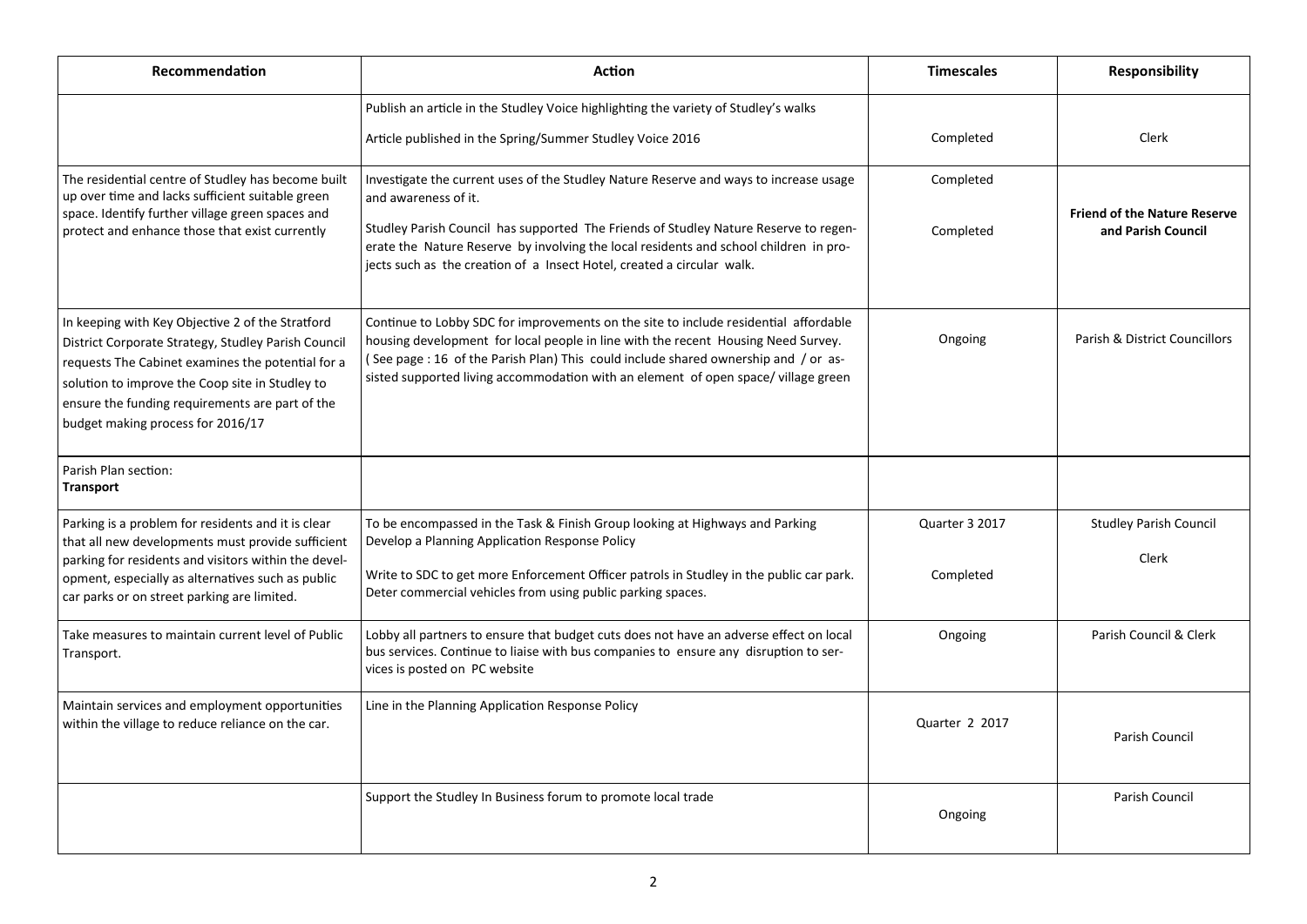| Recommendation                                                                                                                                                                                                                                        | <b>Action</b>                                                                                                                                                                              | <b>Timescales</b> | <b>Responsibility</b>                              |
|-------------------------------------------------------------------------------------------------------------------------------------------------------------------------------------------------------------------------------------------------------|--------------------------------------------------------------------------------------------------------------------------------------------------------------------------------------------|-------------------|----------------------------------------------------|
| Consider measures to deter HGV and non-local<br>traffic from using the A435 and A448 as key<br>transport routes. Potentially directing traffic onto<br>the A46 and the surrounding motorway network.                                                  | To be encompassed in the Task and Finish Highways and Parking Group<br>Awaiting results of the HGV routing data analysis being carried out by WCC                                          | Quarter 3 2017    | Parish Council in liaison with<br>statutory bodies |
| Take measures to reduce the speed of traffic within<br>the village especially around the four key school<br>sites.                                                                                                                                    | Article in the Studley Voice regarding the school zones and speeding around them. And<br>include in T&F group on Highways & Parking<br>Co                                                  | Completed         | Clerk & Cllr C Rickhards (WCC)                     |
|                                                                                                                                                                                                                                                       | Request regular update on progress of installing 20MPH zones around schools from<br>WCC. Installation programme underway.                                                                  | Ongoing           | Clerk & Cllr C Rickhards (WCC)                     |
| Further action should be taken to reduce the pollu-<br>tion evidenced in the Air Quality Management Area<br>on Alcester Road around Bell Lane and Priory<br>Square.                                                                                   | Meeting with all statutory bodies -outcome to follow                                                                                                                                       | Ongoing           | Multi agency Bodies<br>& Parish Council            |
| Parish Plan Section:<br><b>Sports</b>                                                                                                                                                                                                                 |                                                                                                                                                                                            |                   |                                                    |
| Improve access to and availability of the Brickyard<br>Lane footbal pitch. Upgrade to FA standards                                                                                                                                                    | Work with Studley Sports and Social to identify possible users and agree management<br>process.<br>Site lease to Studley Junior Football Club                                              | Completed         | SPC and SS&SC Trustees                             |
| Studley currently lacks fitness gym facilities. The<br>Parish Council should explore the possibility of<br>having a gym in the village.                                                                                                               | Work with Studley Sports & Social Club and Health and Wellbeing Board to look at solu-<br>tions. Work with Studley High School to look at possible locations for external fitness<br>trail | Q3 2017           | SPC, H&WB, SHC                                     |
|                                                                                                                                                                                                                                                       | Develop expertise in accessing funding for sporting developments within Studley                                                                                                            | Ongoing           | SPC & SDC                                          |
| Coupled with the lack of green space in the south<br>of the village there is also a shortfall in the provi-<br>sion of junior play areas. The Parish Council should<br>evaluate areas for potential development of recre-<br>ational spaces for play. | Develop expertise in accessing funding for sporting developments within Studley.<br>Approach Orbit, SDC, WCC for advice and assistance in funding and locating possible<br>sites           | Q2 2017           | SPC, H&WB                                          |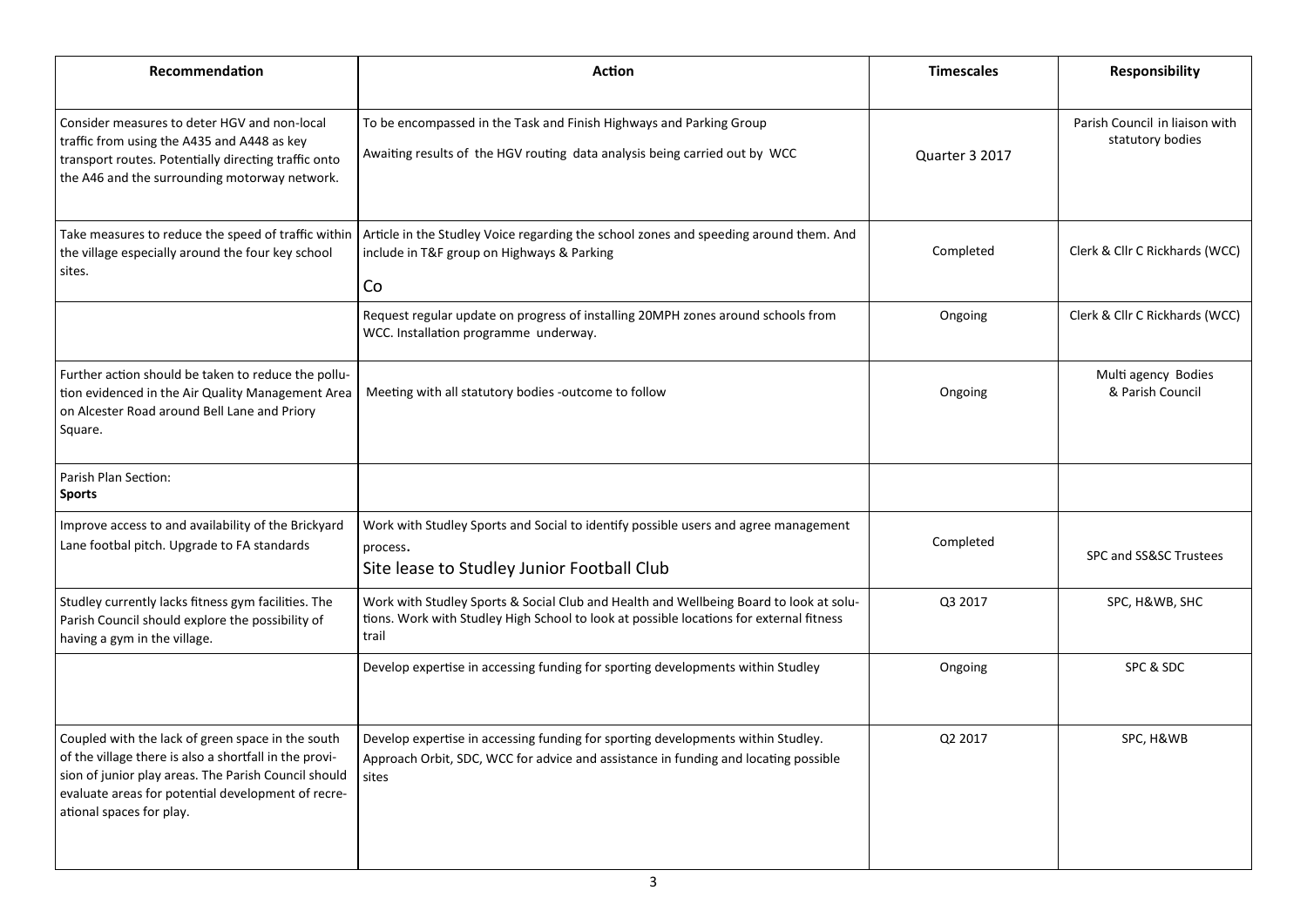| Recommendation                                                                                                                                                                                                                                                                                     | Action                                                                                                                                                                                                               | <b>Timescales</b> | <b>Responsibility</b> |
|----------------------------------------------------------------------------------------------------------------------------------------------------------------------------------------------------------------------------------------------------------------------------------------------------|----------------------------------------------------------------------------------------------------------------------------------------------------------------------------------------------------------------------|-------------------|-----------------------|
|                                                                                                                                                                                                                                                                                                    |                                                                                                                                                                                                                      |                   |                       |
| Work closely with SS&SC to improve access to<br>sporting facilities both at the Eldorado Close site<br>and across the village                                                                                                                                                                      | Develop expertise in accessing funding for sporting developments within Studley.<br>Use developer contribution to enhance existing and new sports facilities.<br>Approach schools and clubs to ascertain their needs | Ongoing           | <b>SPC</b>            |
| Parish Plan Section:                                                                                                                                                                                                                                                                               |                                                                                                                                                                                                                      |                   |                       |
| <b>Housing Development</b>                                                                                                                                                                                                                                                                         |                                                                                                                                                                                                                      |                   |                       |
| Residents are clear they accept the need for more<br>housing within the village but think it vital that the<br>green belt and surrounding countryside should not<br>be affected. Developments within the confines of<br>village and those use brownfield sites for housing<br>should be supported. | Develop a Planning Application Response Policy that encompasses the Stratford on<br>Avon Core Strategy and adds weight to the argument about building within the Green<br>Belt                                       | Quarter 3 2017    | <b>SPC</b>            |
| Developments featuring family homes should gen-<br>erally be prioritised over those containing one and<br>two bed flats.                                                                                                                                                                           | Add section in Planning Response Policy                                                                                                                                                                              | Quarter 3 2017    | SPC                   |
| Additional and enhanced leisure facilities and open<br>spaces should be included within every develop-<br>ment.                                                                                                                                                                                    | Add section in Planning Response Policy, discuss with Senior Planners at SDC                                                                                                                                         | Quarter 3 2017    | <b>SPC</b>            |
| All new developments should be considerate of the   Add section in Planning Response Policy<br>need for adequate parking.                                                                                                                                                                          |                                                                                                                                                                                                                      | Quarter 3 2017    | <b>SPC</b>            |
| No development should be supported that reduces<br>the separation between Studley and Redditch.                                                                                                                                                                                                    | Add section in Planning Response Policy, discuss with Senior Planners at SDC                                                                                                                                         | Quarter 3 2017    | <b>SPC</b>            |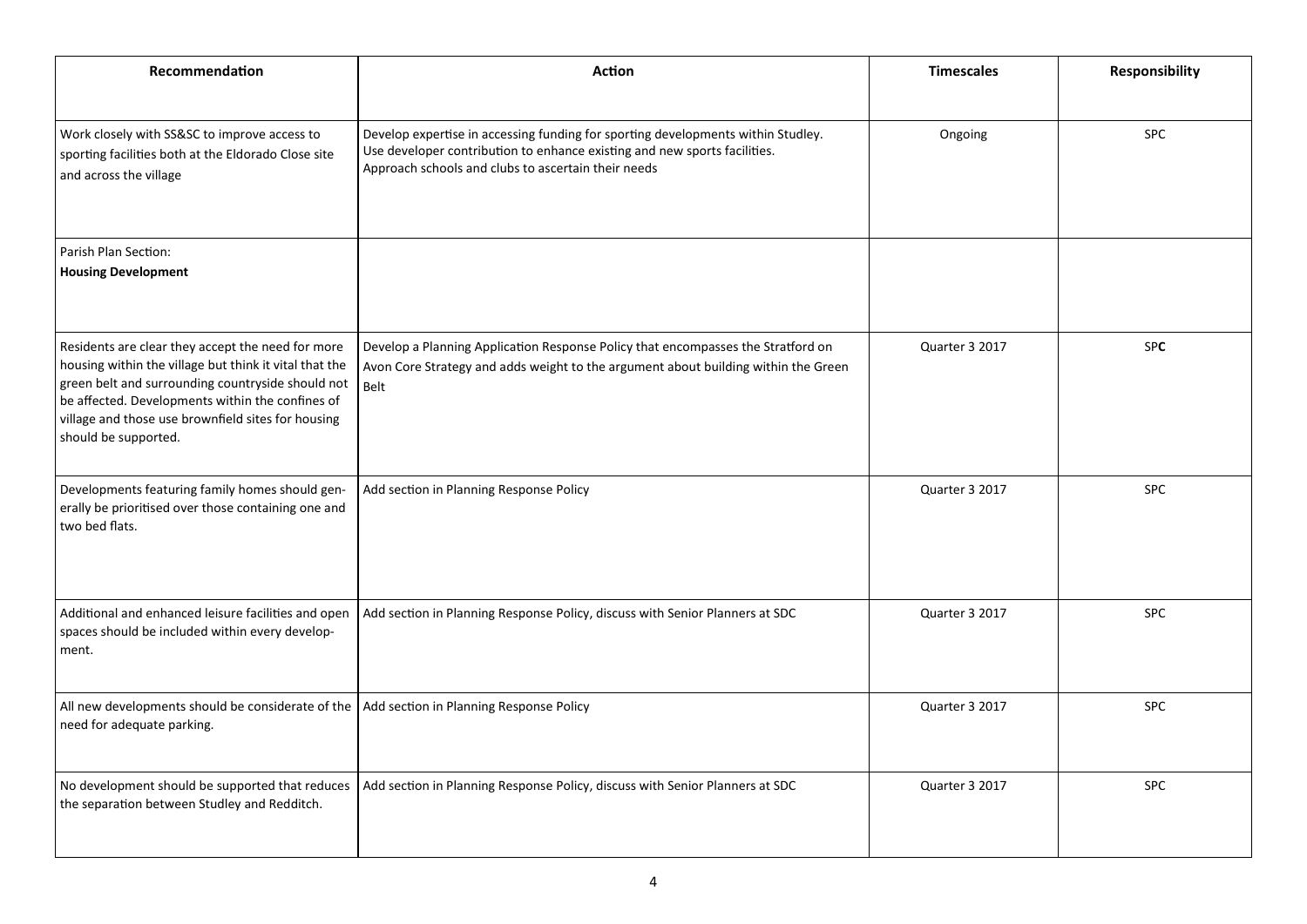| Recommendation                                                                                                                                                                                                           | Action                                                                                                                                                                                                                                                                                                                                                                    | <b>Timescales</b> | Responsibility                      |
|--------------------------------------------------------------------------------------------------------------------------------------------------------------------------------------------------------------------------|---------------------------------------------------------------------------------------------------------------------------------------------------------------------------------------------------------------------------------------------------------------------------------------------------------------------------------------------------------------------------|-------------------|-------------------------------------|
| Parish Plan Section:<br><b>Police and Crime</b>                                                                                                                                                                          |                                                                                                                                                                                                                                                                                                                                                                           |                   |                                     |
| The Parish Council must keep pressure on the Po-<br>lice & Crime Commissioner (P&CC) to improve po-<br>lice cover in Studley                                                                                             | Parish Councillors to nominate a Parish Councillor to be a Police and Crime Subject<br>Matter Expert that can hold P&CC to account. (Use FOI to understand P&CC resource<br>deployment) Cllr J Bacon appointed                                                                                                                                                            | Ongoing           | <b>Studley Parish Council</b>       |
| Support PCSO's in Studley and promote the work<br>they do to detect and reduce crime and provide<br>reassurance to our community                                                                                         | Put article on the local PCSO's in the Voice                                                                                                                                                                                                                                                                                                                              | Quarter 2 2017    | <b>Clerk</b>                        |
| Promote the use of the Arden Community Forum<br>as a way of setting Police priorities for our village.                                                                                                                   | Parish Council website                                                                                                                                                                                                                                                                                                                                                    | Completed         | Clerk                               |
| Encourage residents to recognise suspicious activi-<br>ty and report it to the relevant partners.                                                                                                                        | Send regular reminders to residents via social media.<br>Publicise how to contact Police using traditional methods and social media. Through<br>NHW, call 101, Studley Voice & Website                                                                                                                                                                                    | Ongoing           | SPC/Neighbourhood Watch             |
| Develop support for voluntary groups like Neigh-<br>bourhood Watch and encourage residents to work<br>with them to achieve their objective in improving<br>community safety.                                             | Publicise through social media.                                                                                                                                                                                                                                                                                                                                           | Completed         | <b>Strategic Planning Committee</b> |
| Support the use of modern technology by commu-<br>nity safety partners to prevent and detect situa-<br>tions that may result in criminal activity                                                                        | Work with Warwickshire Police to establish effective two way communication                                                                                                                                                                                                                                                                                                | Ongoing           | <b>Strategic Planning Committee</b> |
| Parish Plan Section:<br><b>Youth Provision</b>                                                                                                                                                                           |                                                                                                                                                                                                                                                                                                                                                                           |                   |                                     |
| The closure of the Youth Centre has had a negative<br>impact on some young people in our village. The<br>Parish Council in conjunction with WCC and SDC<br>should pursue all avenues to reopen this important<br>centre. | Work with local voluntary agencies and stakeholders to identify ways of providing youth<br>services with WCC, SDC, Churches, Schools and youth organisations<br>Strategic Planning Community investigating viability of procuring the services of The<br>Rural Youth Bus. Meeting to take place on the 2nd March 2017 with Warwickshire<br>Association of Youth Councils. | Ongoing           | <b>Strategic Planning</b>           |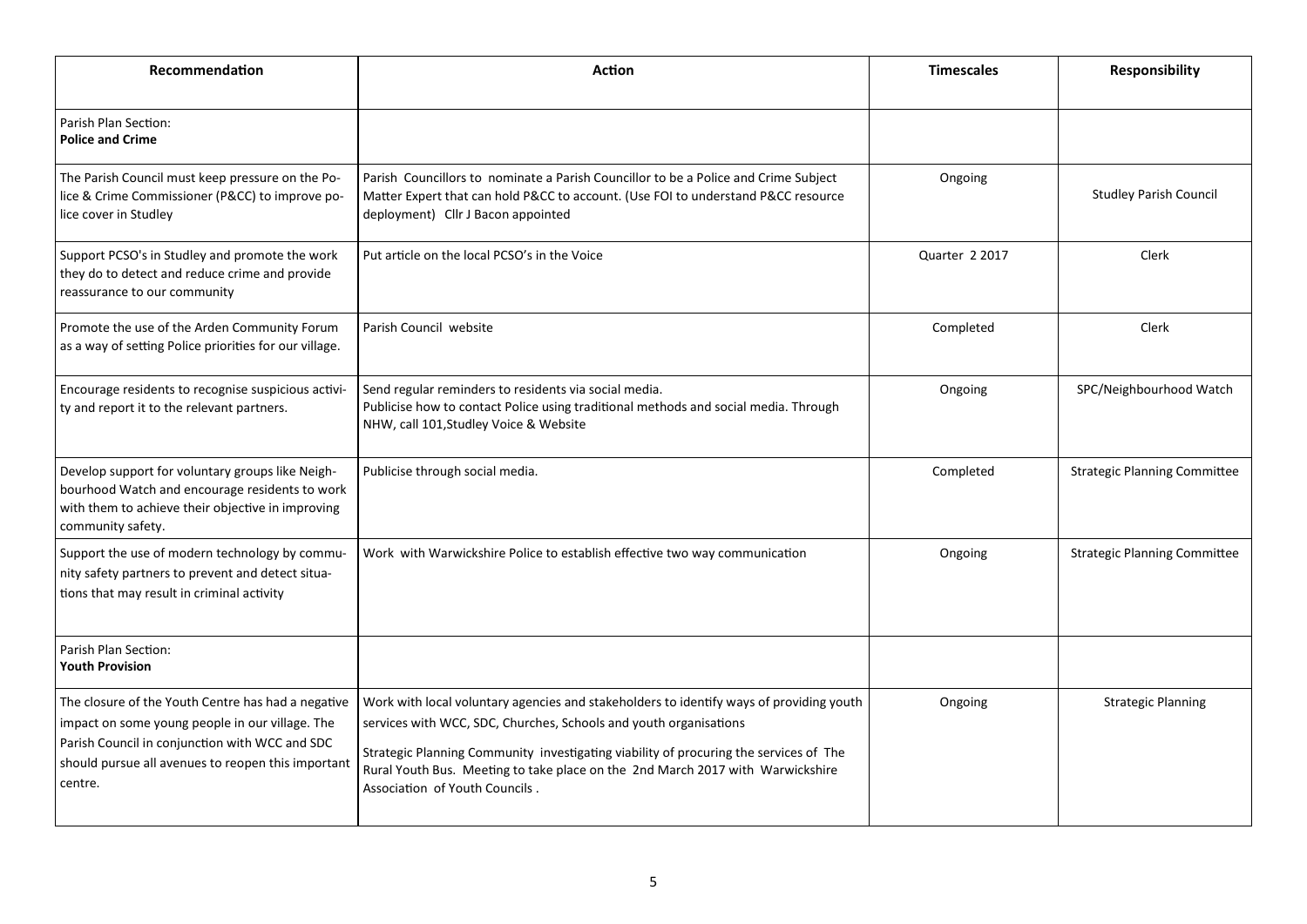| Recommendation                                                                                                                                                                                                                                                                            | <b>Action</b>                                                                                                                                                                                                                                                                                                                                                            | <b>Timescales</b> | Responsibility                            |
|-------------------------------------------------------------------------------------------------------------------------------------------------------------------------------------------------------------------------------------------------------------------------------------------|--------------------------------------------------------------------------------------------------------------------------------------------------------------------------------------------------------------------------------------------------------------------------------------------------------------------------------------------------------------------------|-------------------|-------------------------------------------|
| Youth provision is delivered and supported by en-<br>thusiastic and dedicated volunteers. The Parish<br>Council should work with all providers of youth<br>services to expand youth provision in the village                                                                              | Work with local voluntary agencies and stakeholders to identify ways of providing youth<br>services with WCC, SDC, Churches, Schools and youth organisations                                                                                                                                                                                                             | Ongoing           | <b>Strategic Planning Committee</b>       |
| Youth Groups may lack the appropriate platform to<br>market their organisation. The Parish Council<br>should continue to support and promote the valua-<br>ble work done by all youth groups                                                                                              | Work with local voluntary agencies and stakeholders to identify ways of providing youth<br>services with WCC, SDC, Churches, Schools and youth organisations                                                                                                                                                                                                             | Ongoing           | <b>Strategic Planning Committee</b>       |
| Studley's young people need the chance to discuss<br>relevant issues and make their views heard in the<br>Parish Council's decision making process. The for-<br>mation of a Youth Council representing the views<br>of young people in Studley should be encouraged.                      | Establish Youth Council to provide link with schools Make contact with Studley High<br>School                                                                                                                                                                                                                                                                            | Quarter 4 2017    | <b>Strategic Planning Committee</b>       |
| Parish Plan Section:<br><b>Retail &amp; Business</b>                                                                                                                                                                                                                                      |                                                                                                                                                                                                                                                                                                                                                                          |                   |                                           |
| Establish a working group of key stakeholders to<br>improve the variety & quality of retail outlets in<br>Studley                                                                                                                                                                         | Promote and establish the setting up of a Studley Business Forum                                                                                                                                                                                                                                                                                                         | Completed         | <b>Studley In Business</b>                |
| Review the Car Parking situation in Studley and in<br>particular the back of Lloyds to improve provision<br>in the village                                                                                                                                                                | Included in the work in the Transport Section above                                                                                                                                                                                                                                                                                                                      | 3rd Quarter 2017  | <b>Studley Parish Council</b>             |
| Contact owners of vacant properties to work with<br>them to improve their frontages.<br>The Parish Council should us all enforcement<br>mechanisms available to it to improve the appear-<br>ance of the High Street and Alcester Road.<br>Encourage new business to occupy empty commer- | Work with District Council where enforcement is necessary and encourage landlords to<br>keep properties tidy.<br>Work with District Council where enforcement is necessary and encourage landlords to<br>keep properties tidy. Following contact with SDC from Cllr Beaman 2 derelict retails<br>premises are being renovated.<br>Work with District Councillors and SDC | Ongoing           | <b>Studley Parish Council</b>             |
| cial properties by offering competitive business<br>rate                                                                                                                                                                                                                                  |                                                                                                                                                                                                                                                                                                                                                                          |                   |                                           |
| Many residents expressed a desire to see a local<br>produce market in the centre of Studley.                                                                                                                                                                                              | Research viability of establishing a local market and look at feasibility of becoming a<br>Market Authority.                                                                                                                                                                                                                                                             | Ongoing           | <b>SPC</b><br><b>SIB</b><br>Cllr Kerridge |
| The Parish Council should encourage the for-<br>mation of a market to meet the needs of the vil-<br>lage.                                                                                                                                                                                 | Work with interested parties (Studley in Business) to establish a Task& Finish<br><b>Group to consider options</b>                                                                                                                                                                                                                                                       |                   |                                           |